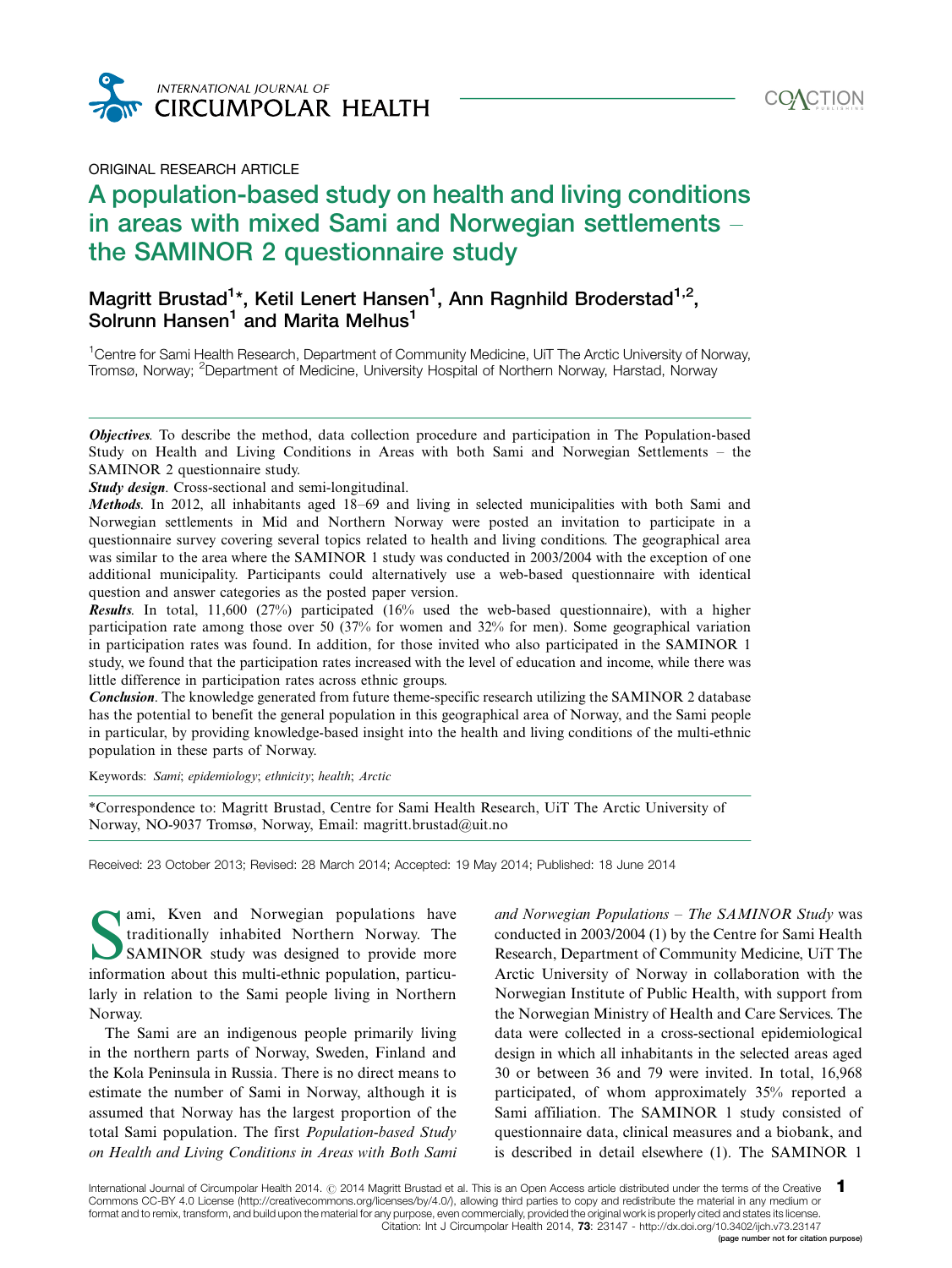study enabled the achievement of systematic and populationbased knowledge related to selected aspects of the health and living conditions of the Sami population (2-15); such knowledge was scarce or lacking before this study was initiated.

The reasoning for a SAMINOR 2 study was mainly 2-fold: (a) the motivation to conduct a follow-up with the methodological benefits of a longitudinal design and (b) the introduction of new themes not included in SAMINOR 1.

Our aim in this paper has been to describe the method, data collection procedure and participation in the SAMINOR 2 questionnaire study.

# Methods and material

The data collection for the SAMINOR 2 study was divided into 2 steps: (a) a questionnaire-based study and (b) a clinical study including a questionnaire. This paper covers the first step, that is, the questionnaire-based data collection, referred to as the SAMINOR 2 questionnaire study.

#### **Sample**

The target population for the survey was all inhabitants aged 18-69 registered in the Norwegian National Population Register by 1 December 2011 and selected from the same areas where the first SAMINOR study was carried out in 2003/2004, in addition to Sør-Varanger in eastern Finnmark. This meant that inhabitants in the following 25 municipalities were included (in some cases, only a part of the municipality was included, and indicated here in brackets): Sør-Varanger, Nesseby, Tana, Lebesby, Karasjok, Porsanger, Kvalsund, Loppa, Alta, Kautokeino, Kvænagen, Kåfjord, Storfjord, Lyngen, Lavangen, Skånland, Evenes, Narvik (Vassdalen), Tysfjord, Hattfjelldal (Hattfjelldal), Grane (Majavatn), Namskogen (Trones and Furuly), Røyrvik, Snåsa (Vinje) and Røros (Brekken) (Fig. 1). In total, 44,669 individuals were invited to participate.

#### **Questionnaire**

The questionnaire and the information material were written in Norwegian, but also translated into 3 relevant Sami languages, Northern, Lule and Southern Sami, by professional translators. Information letters were sent out to all in Norwegian and in the Sami language relevant to the area. The Norwegian questionnaire was sent to all and a translated version in the relevant Sami language was also included for those living in the Administrative Area for the Sami Language (Nesseby, Tana, Karasjok, Porsanger, Kautokeino, Kåfjord, Lavangen, Tysfjord, Røyrvik and Snåsa).

After contributions were received from collaborating researchers from various fields, the questionnaire was coordinated and finalized by the SAMINOR study board. The questionnaire was 8 pages long and contained a set of questions corresponding to the questions used in the



Fig. 1. Investigation area of the SAMINOR 2 questionnaire study.

2003/2004 SAMINOR data collection. This was done in order to be able to compare certain selected health and living condition variables across the period between the 2 studies. The questions regarding ethnicity were among those that were the same as the questions used in the first data collection, including family background, home language in 3 generations and self-perceived ethnicity (1).

In addition, a selection of questions was repeated from the first SAMINOR study, including some related to physical and mental health and socio-economic and living conditions. However, the majority of the questions in the questionnaire were not included in the first SAMINOR study. These new questions were included to enable assessment of new and relevant research questions, which was not possible based on the data from the former survey, but in line with the fields of interest of the researchers involved in the project.

In brief, the questionnaire had questions on selfperceived health and selected diseases, as well as healthrelated conditions (''The EQ-5D Health-Related Quality of Life Questionnaire''), socio-economic status, physical activity, height and weight, family and language background, mental health (''The Hopkins Symptom Checklist,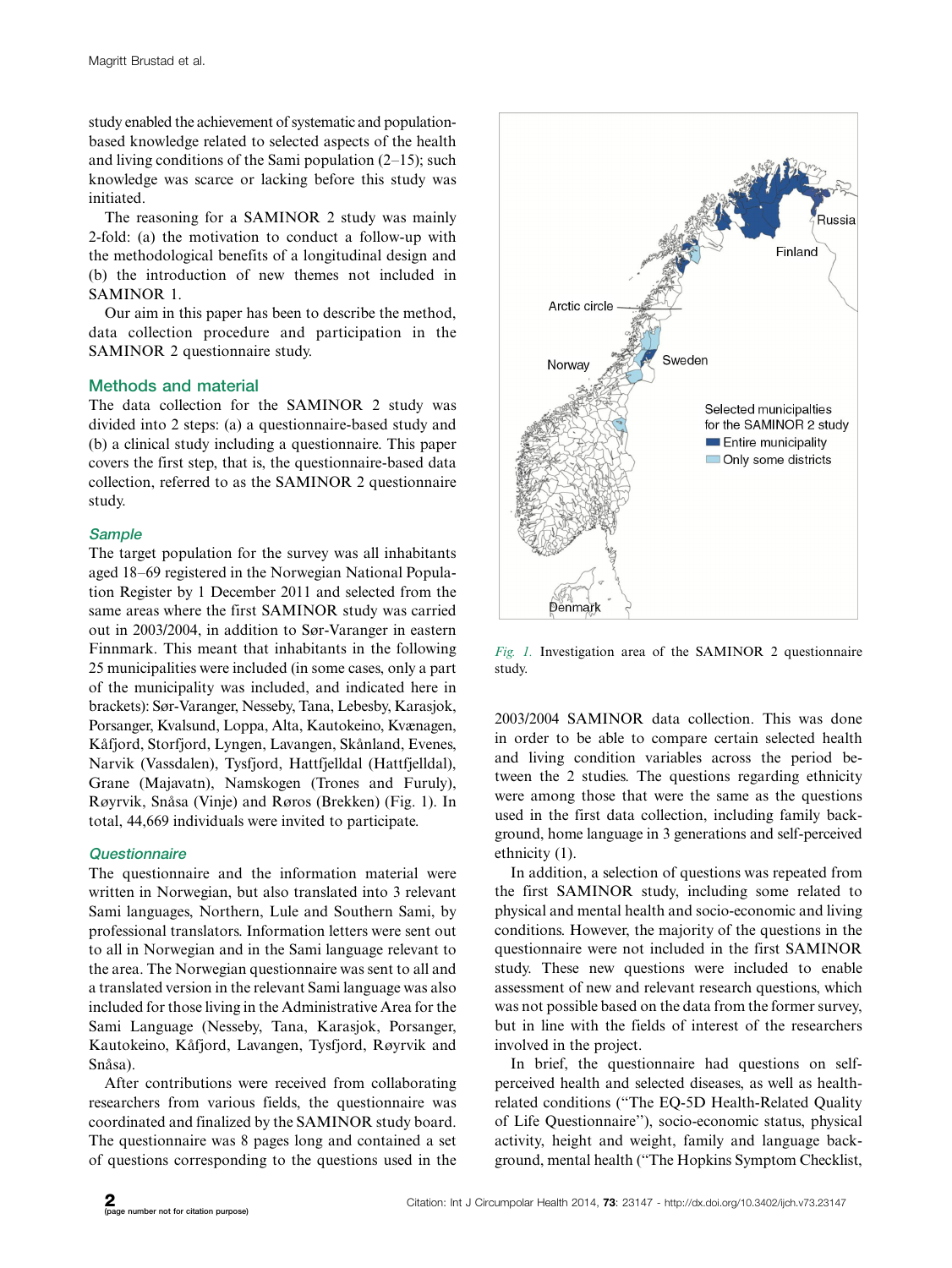|         | Age (years) | Sample | Participants | %    |
|---------|-------------|--------|--------------|------|
| Males   | $18 - 19$   | 966    | 100          | 10.4 |
|         | $20 - 29$   | 3,987  | 426          | 10.7 |
|         | $30 - 39$   | 3,778  | 680          | 18.0 |
|         | $40 - 49$   | 4,876  | 1,096        | 22.5 |
|         | $50 - 59$   | 4,592  | 1,339        | 29.2 |
|         | $60 - 69$   | 4,366  | 1,508        | 34.5 |
|         | Total men   | 22,565 | 5,149        | 22.8 |
| Females | $18 - 19$   | 844    | 173          | 20.5 |
|         | $20 - 29$   | 3,610  | 785          | 21.8 |
|         | $30 - 39$   | 3,586  | 965          | 26.9 |
|         | $40 - 49$   | 4,586  | 1,548        | 33.8 |
|         | $50 - 59$   | 4,236  | 1,594        | 37.6 |
|         | $60 - 69$   | 3,818  | 1,386        | 36.3 |
|         | Total women | 20,680 | 6,451        | 31.2 |
| All     |             | 43,245 | 11,600       | 26.8 |

Table I. Participation by age and gender: the SAMINOR 2 questionnaire study (n =  $11,600$ )

The SAMINOR 2 study

or HSCL-10,'' ''WHO-5 Well-being Index'' and ''The Resilience Scale for Adults, or RSA''), tobacco and drug/ alcohol use, use of hypnotics, religion, discrimination, violence and abuse, oral/dental health, suicide, gambling and health care service-related experiences, including the use of a Sami-speaking interpreter. Thus, the questionnaire covered a broad range of research topics, and a variety of formerly used questions (from comparable surveys) but also new questions.

It is beyond the scope of this paper to go in detail regarding the different questions, their validity, former use, and so on. However, we do anticipate and recommend thorough descriptions of these specific methodological issues when results from thematic research projects based on the SAMINOR data are communicated in the future.

#### **Logistics**

The invited individuals were sampled by Statistics Norway, and each participant was assigned a unique ID code that was pre-printed on the questionnaire. Statistics Norway administrates and stores the code for future



Fig. 2. Distribution of sub-populations among participants with Sami affiliation: The SAMINOR 2 questionnaire study.

<sup>1</sup>Sami affiliation is defined as Sami language being spoken at home by at least one of the grandparents, parents or the respondent, or Sami ethnic background reported for respondent or a parent, or that the respondent considers himself/herself as Sami.

 ${}^{2}$ Self-perceived Sami is defined as yes to the question: I consider myself Sami.<br> ${}^{3}$ Sami athric hackground is defined as yes to the question: My athric hackground

 $3$ Sami ethnic background is defined as yes to the question: My ethnic background is Sami.

 $4$ Sami as home language is defined as yes to the question: My home language is Sami.

<sup>5</sup>Respondents who reported use of the Sami language or ethnicity for grandparents or parents, but did not consider themselves to be Sami or have a Sami background/home language.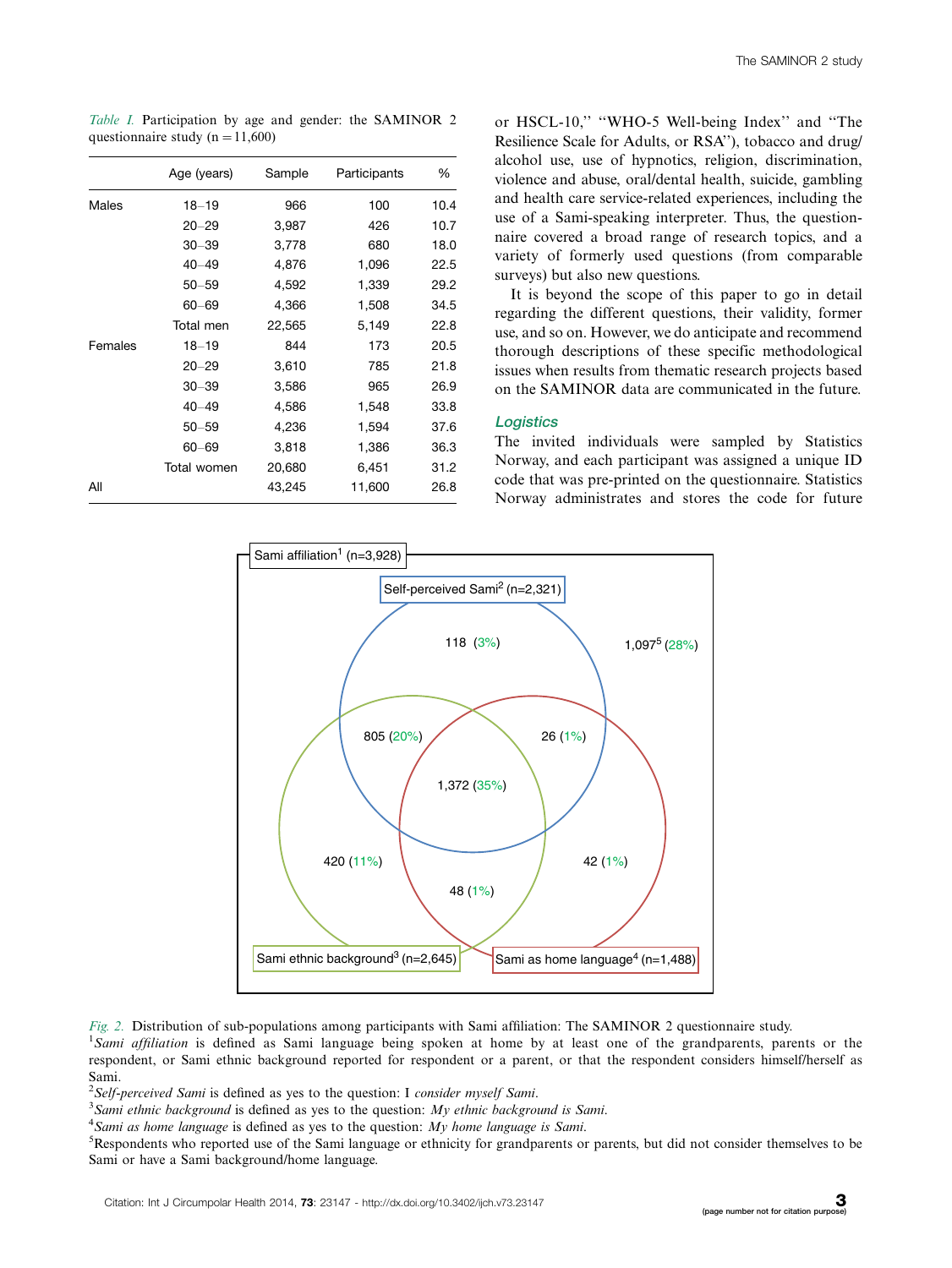linkages, together with the participants' personally identifiable information. The questionnaires were returned in stamped, self-addressed envelopes to the Department of Community Medicine, UiT The Arctic University of Norway.

The participants could alternatively use a web-based questionnaire by logging onto a server administered by Norwegian Social Science Data Services (NSD), using a unique access code assigned to each participant. The content of the web questionnaire corresponded to the paper version, though the layout was different due to limitations in the web design system.

Together with relevant and required information about the survey, the questionnaires were sent out from Statistics Norway during the period from 9-12 January 2012. Two reminders were sent to non-responders after 6 weeks and after 4 months. The reminders contained information on the web-based questionnaire with its web address and each participant's unique access code, as well as contact information in case they wanted a new questionnaire. Although 50% of the participants sent in their questionnaire within the first 2 weeks, questionnaires continued to arrive for about 10 months. The deadline was set at 25 October, after which the data file was prepared for use. Five questionnaires that arrived after this date were excluded.

Information about the study was also provided to the public via the mass media and the project web page. In addition, posters were distributed to all local councils with information about the study encouraging people to participate.

The Norwegian questionnaires returned by post were manually clarified before digital scanning, whereas questionnaires filled out in a Sami language were entered by hand. Data from the web-based questionnaire were merged with the data from the questionnaires returned by post. At the end of the data collection, information on year of birth, place of residence and sex were issued from the Norwegian National Population Register and linked by Statistics Norway to the data file. The complete data file is stored and administered de-identified in EUTRO, a data storage system developed and administered by the Department of Community Medicine, UiT The Arctic University of Norway (16).

#### **Statistics**

SAS statistical software for Windows version 9.2 (SAS Institute Inc., Cary, NC, USA) was used for both data management and statistical analysis. The data presented in this paper are primarily of a descriptive character, with some statistical tests between categorical variables using chi-square testing.

#### **Ethics**

The data collection and storage was approved by the Norwegian Data Protection Authority (Datatilsynet),

while all further use of the SAMINOR 2 data will require approval from the Regional Committee for Medical and Health Research Ethics for Northern Norway (REK-Nord) for each sub-project.

#### Results

Among the 44,669 invitations, 1,424 letters were returned to sender, due to the wrong address or the recipient having moved. Since the people concerned never received the invitation letter, they were not considered to have been invited to participate. Altogether, 11,600 gave informed consent and participated in this study, which constitutes 27% of those invited. Table I shows an increased participation by age, with women participating to a greater extent than men. This gender effect was largest in the youngest age group, with a factor of 2 between the sexes.

A total of 1,842 participants (15.9%) chose the webbased questionnaire, 272 (2.3%) used the questionnaire in the Northern Sami language, 6 in Lule Sami and 6 in Southern Sami, while the remaining 9,474 participants chose the Norwegian paper questionnaire. The use of the web-based questionnaire increased after the reminders

Table II. Participation by municipality: the SAMINOR 2 questionnaire study

| County         | Municipality | Sample | Participants | %    |
|----------------|--------------|--------|--------------|------|
| Finnmark       | Sør-Varanger | 6,300  | 1,731        | 27.5 |
|                | Nesseby      | 568    | 151          | 26.6 |
|                | Tana         | 1,885  | 544          | 28.9 |
|                | Lebesby      | 856    | 224          | 26.2 |
|                | Karasjok     | 1,796  | 505          | 28.1 |
|                | Porsanger    | 2,663  | 690          | 25.9 |
|                | Kvalsund     | 625    | 169          | 27.0 |
|                | Loppa        | 674    | 186          | 27.6 |
|                | Alta         | 12,153 | 3,236        | 26.6 |
|                | Kautokeino   | 1,875  | 527          | 28.1 |
| <b>Troms</b>   | Kvænagen     | 810    | 204          | 25.2 |
|                | Kåfjord      | 1,409  | 361          | 25.6 |
|                | Storfjord    | 1,240  | 388          | 31.3 |
|                | Lyngen       | 1,902  | 534          | 28.1 |
|                | Lavangen     | 609    | 152          | 24.9 |
|                | Skånland     | 1,937  | 450          | 23.2 |
| Nordland       | Evenes       | 862    | 250          | 29.0 |
|                | Narvik       | 1,053  | 209          | 19.9 |
|                | Tysfjord     | 1,252  | 245          | 19.6 |
|                | Hattfjelldal | 656    | 193          | 29.4 |
|                | Grane        | 52     | 12           | 23.1 |
| Nord-Trøndelag | Namskogen    | 532    | 133          | 25.0 |
|                | Røyrvik      | 313    | 98           | 31.3 |
|                | Snåsa        | 820    | 288          | 35.1 |
| Sør-Trøndelag  | Røros        | 403    | 116          | 28.8 |
|                | Total        | 43,245 | 11,600       | 26.8 |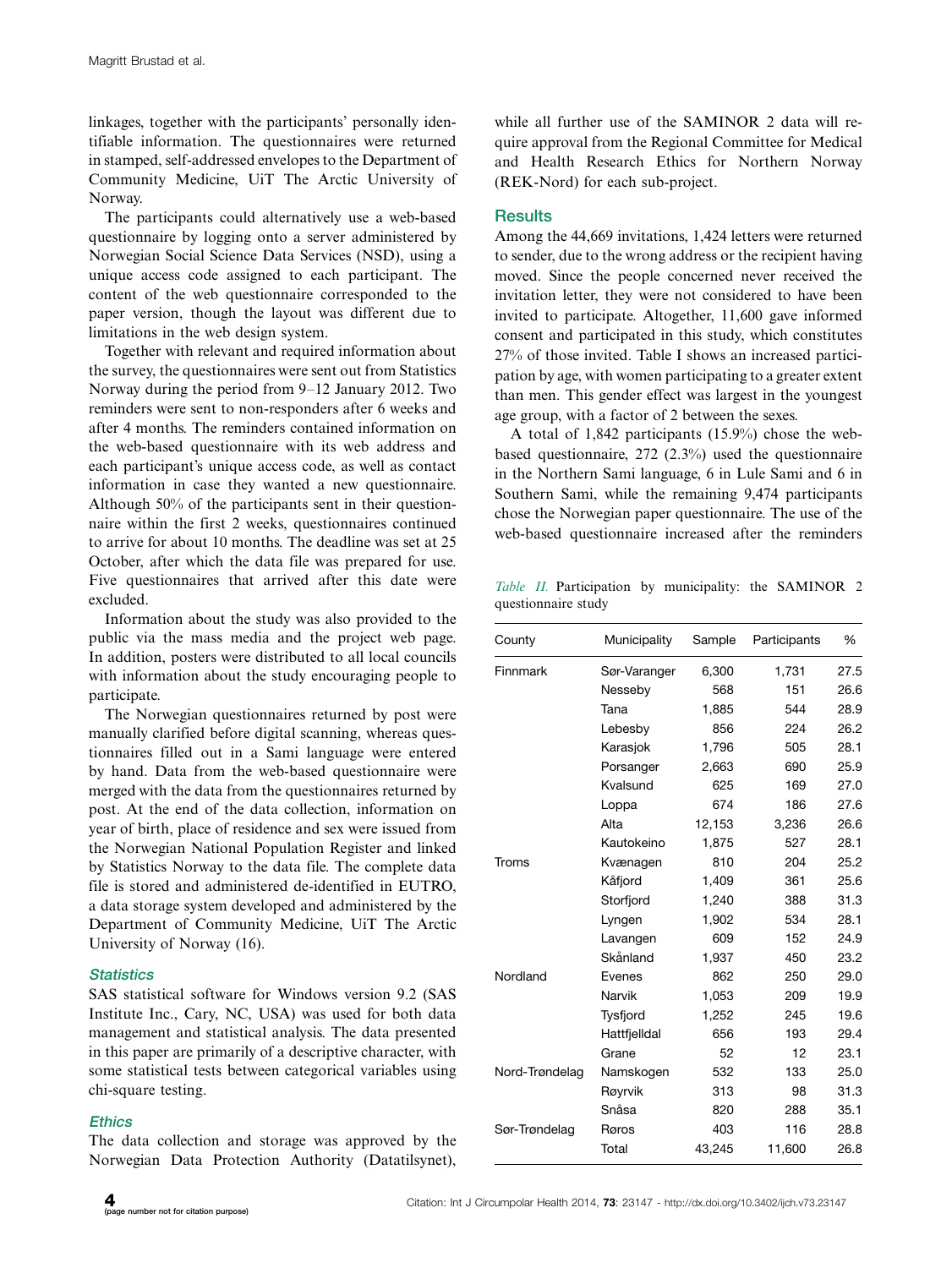were sent out. More young people chose the web-based questionnaire, amounting to 1 in 4 below the age of 40, while only 1 of 8 in the 40-69 age group did the same. The usage of Sami languages was low (2.4%) and was approximately the same across the various age groups (data not shown). There was a small gender difference, with more men than women choosing the web-based questionnaire, while more women than men used Sami language questionnaires.

In total, 3,928 (34.1%) of the participants had some type of Sami affiliation, and of these, 59.1% reported that they considered themselves to be Sami (Fig. 2).

Participation by municipality units is shown in Table II, and overall, some geographical variations in participation were observed, ranging from just below 20% to slightly more than 35%.

Table III presents characteristics of early and late responders, which are defined by response before or after the date when the first reminder was sent out. The late responders were associated with a younger age, Sami

ethnicity, lower gross income and education. No gender differences were found.

To assess any potential selection bias, we studied the sub-sample of people who participated in the SAMI-NOR 1 study and who were also invited to the SAMINOR 2 questionnaire study. SAMINOR 2 participants were compared to non-participants based on their answers to some key characteristics in SAMINOR 1. Table IV shows that a selection bias by age, gender, income and education was likely. Although participation seemed to be unaffected by ethnicity, when dividing the group with an ethnic Sami background into those with and without self-perceived Sami ethnicity, we found that those who considered themselves to be Sami participated to a slightly greater extent (data not shown).

## **Discussion**

We have described the data collection and participation in the SAMINOR 2 questionnaire study. The main observation was a low response rate, especially among the younger

Table III. Selected variables by early and late response: the SAMINOR 2 questionnaire study

|                           |             | Early response |      | Late response |      |             |
|---------------------------|-------------|----------------|------|---------------|------|-------------|
|                           |             | n              | %    | n             | %    | $p^{\rm a}$ |
| Age (in years)            | $18 - 19$   | 180            | 2.1  | 93            | 3.1  | < 0.0001    |
|                           | $20 - 29$   | 783            | 9.2  | 428           | 14.1 |             |
|                           | $30 - 39$   | 1,130          | 13.2 | 515           | 16.9 |             |
|                           | $40 - 49$   | 1,996          | 23.3 | 648           | 21.3 |             |
|                           | $50 - 59$   | 2,253          | 26.3 | 680           | 22.4 |             |
|                           | $60 - 69$   | 2,215          | 25.9 | 679           | 22.3 |             |
|                           | Total       | 8,557          |      | 3,043         |      |             |
| Gender                    | Males       | 3,772          | 44.1 | 1,377         | 45.3 | 0.26        |
|                           | Females     | 4,785          | 55.9 | 1,666         | 54.8 |             |
| Gross income <sup>b</sup> | $<$ 150,000 | 248            | 3.0  | 171           | 5.9  | < 0.0001    |
|                           | 150-300,000 | 842            | 10.2 | 372           | 12.8 |             |
|                           | 301-450,000 | 1,482          | 18.0 | 580           | 20.0 |             |
|                           | 451-600,000 | 1,610          | 19.5 | 573           | 19.7 |             |
|                           | 601-750,000 | 1,298          | 15.7 | 408           | 14.0 |             |
|                           | 751-900,000 | 1,535          | 18.6 | 426           | 14.7 |             |
|                           | >900,000    | 1,237          | 15.0 | 375           | 12.9 |             |
|                           | Total       | 8,252          |      | 2,905         |      |             |
| Education (in years)      | $\lt$ 7     | 197            | 2.3  | 104           | 3.5  | 0.0011      |
|                           | $7 - 9$     | 1,050          | 12.5 | 406           | 13.7 |             |
|                           | $10 - 12$   | 2,272          | 27.0 | 818           | 27.6 |             |
|                           | $13 - 16$   | 2,965          | 35.2 | 976           | 33.0 |             |
|                           | >16         | 1,942          | 23.1 | 657           | 22.2 |             |
|                           | Total       | 8,426          |      | 2,961         |      |             |
| Ethnic distribution       | Sami        | 2,701          | 31.8 | 1,227         | 40.8 | < 0.0001    |
|                           | Non-Sami    | 5,795          | 68.2 | 1,782         | 59.2 |             |
|                           | Total       | 8,496          |      | 3,009         |      |             |

<sup>a</sup>Pearson's chi-square test for difference between early and late responders.

<sup>b</sup>ln Norwegian krone, NOK.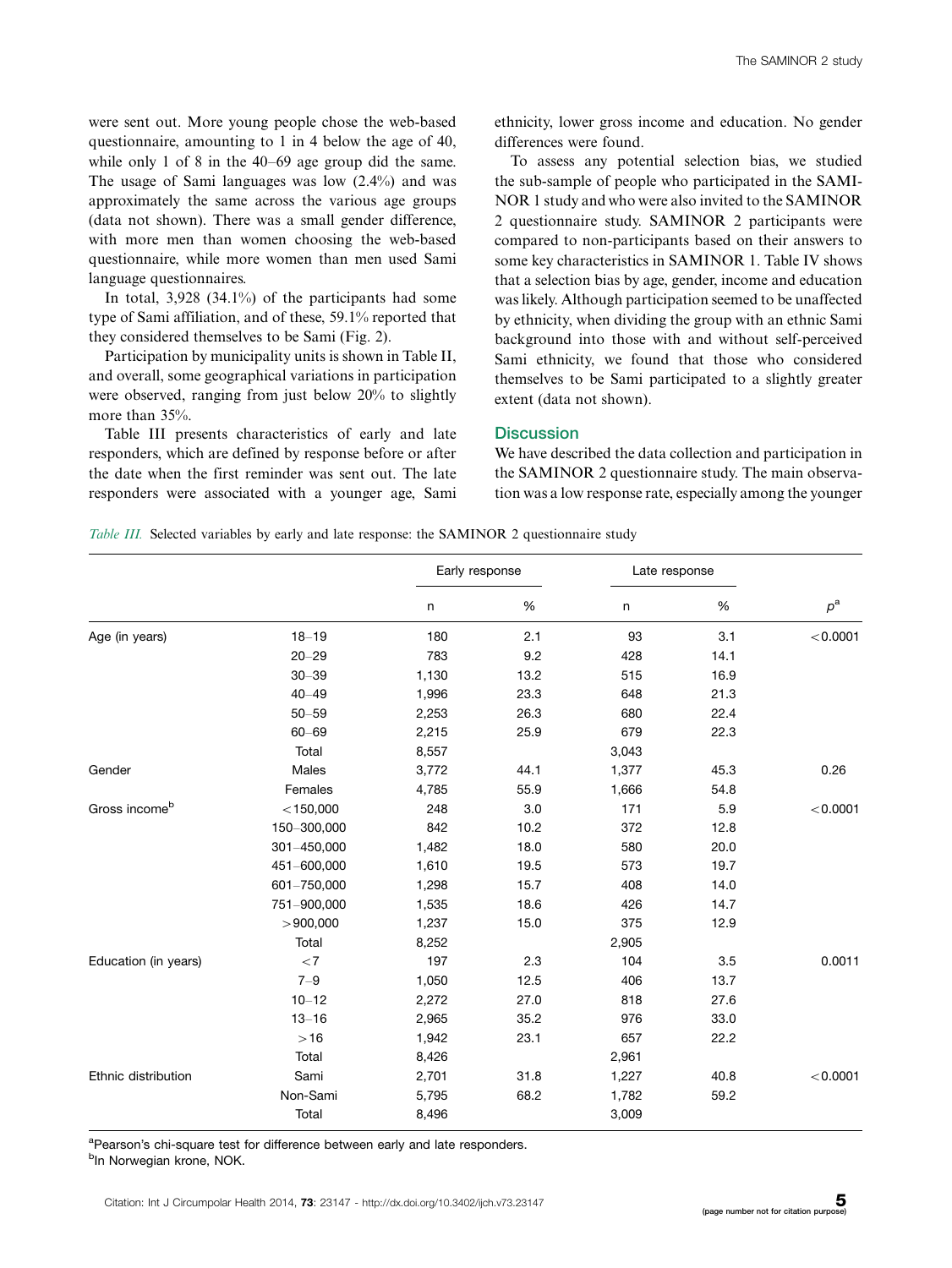|                           |              | Non-participants |      | Participants |      |             |
|---------------------------|--------------|------------------|------|--------------|------|-------------|
|                           |              | n                | $\%$ | n            | $\%$ | $p^{\rm b}$ |
| Age (years) in 2012       | $43 - 49$    | 1,320            | 21.1 | 872          | 19.1 | 0.035       |
|                           | $50 - 59$    | 2,414            | 38.5 | 1,772        | 38.9 |             |
|                           | $60 - 69$    | 2,530            | 40.4 | 1,916        | 42.0 |             |
|                           | Total        | 6,264            |      | 4,560        |      |             |
| Gender                    | <b>Males</b> | 3,141            | 50.1 | 2,067        | 45.3 | < 0.0001    |
|                           | Females      | 3,123            | 49.9 | 2,493        | 54.7 |             |
| Gross income <sup>c</sup> | $<$ 150,000  | 403              | 7.1  | 166          | 3.8  | < 0.0001    |
|                           | 150-300,000  | 1,367            | 24.1 | 834          | 19.2 |             |
|                           | 301-450,000  | 1,810            | 31.8 | 1,275        | 29.4 |             |
|                           | 451-600,000  | 1,421            | 25.0 | 1,295        | 29.8 |             |
|                           | 601-750,000  | 470              | 8.3  | 539          | 12.4 |             |
|                           | >750,000     | 212              | 3.7  | 231          | 5.3  |             |
|                           | Total        | 5,683            |      | 4,340        |      |             |
| Education (in years)      | ${<}7$       | 119              | 2.1  | 63           | 1.5  | < 0.0001    |
|                           | $7 - 9$      | 1,599            | 28.1 | 772          | 18.2 |             |
|                           | $10 - 12$    | 2,111            | 37.1 | 1,372        | 32.3 |             |
|                           | $13 - 16$    | 1,288            | 22.7 | 1,251        | 29.4 |             |
|                           | >16          | 568              | 10.0 | 790          | 18.6 |             |
|                           | Total        | 5,685            |      | 4,248        |      |             |
| Ethnic distribution       | Sami         | 2,187            | 35.7 | 1,681        | 37.1 | 0.20        |
|                           | Non-Sami     | 3,934            | 64.3 | 2,852        | 62.9 |             |
|                           | Total        | 6,121            |      | 4,533        |      |             |

Table IV. Selected variables from the first SAMINOR study (2003-04) by participation in the SAMINOR 2 questionnaire study (2012)<sup>a</sup>

aSample restricted to 10,824 subjects aged 43-69, who were invited to the SAMINOR 2 questionnaire study and also participated in SAMINOR 1.

<sup>b</sup>Pearson's chi-square test for differences between participants and non-participants.

<sup>c</sup>In Norwegian kroner, NOK.

population. This is in accordance with recently observed trends in population-based surveys in Norway (17,18), as well as internationally, that is, people's willingness to participate in questionnaire-based studies has declined in recent years (19). Our response rate, both with respect to magnitude and pattern with decreased participation among men and the younger part of the invited sample, is in agreement with other comparable epidemiological surveys (18).

The response rate achieved raises the question of external validity. However, due to strict regulations for access to register-based data for non-responder analyses, limited knowledge about the non-responders curtails the ability to elucidate on this, with exceptions for the variables of age, sex and municipality. Information drawn from the SAMINOR 1 questionnaire is also of some value when assessing external validity despite the fact that only 25% of the invited sample in SAMINOR 2 participated in SAMINOR 1. The observation of no apparent selection bias by ethnic group must be interpreted with caution because the lack of ethnic registry data from the total source population hampers the ability to assess whether

the distribution of ethnicity in the SAMINOR study reflects that of the actual population in this geographical area.

In future analyses and work with this SAMINOR 2 data set, potential selection bias and the generalizability issue need to be carefully addressed and discussed in relation to each specific theme under study.

As an alternative to the traditional questionnaire form, the option of a web-based questionnaire was not chosen by the participants to the extent we had expected. The observation that only approximately 16% of the total submitted questionnaires were digital appeared quite surprising. Even so, web-based questionnaires have only been utilized to a limited degree in population-based surveys in Norway, and to the best of our knowledge have not been used in larger epidemiological surveys of the general population. As expected, a larger proportion of the younger participants used the web-based solution. Nevertheless, we had expected that the web solution would be preferred to the paper form by the majority of the participants. Uncertainty regarding data safety could be a potential explanation for the refusal by the vast majority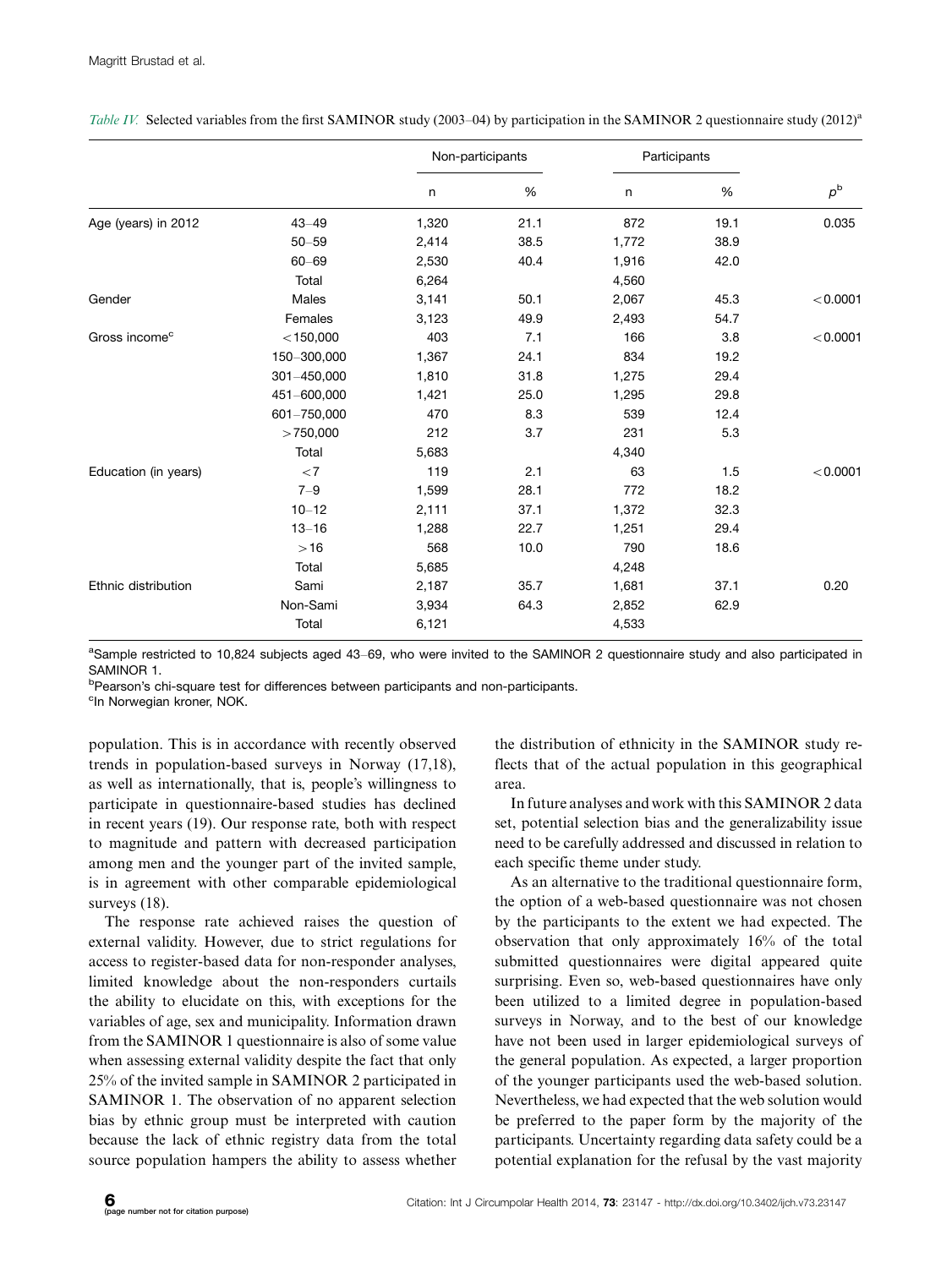of the participants to report, for example, sensitive personal health information using the web questionnaire.

Data from Statistics Norway has revealed that 90% of the households in northern Norway have access to the Internet (20). In a user survey by the Norwegian Broadcasting Corporation's Sami Radio in 2009, 92% of the sample answered that they had used the Internet during the past 30 days (21). Unquestionably, web-based questionnaire tools have potential methodological advantages, namely that they save resources and that the accuracy of the data is increased. In addition, more research is needed on peoples' perceptions of using web-based questionnaires in order to develop useful tools for data collection in population-based research.

The survey was marketed via the media, advertisements and information material. However, our observation of a very low participation rate among younger people indicates a challenge in marketing campaigns for such a broad age span (18-69 years). It would seem that our ambition of encouraging participation did not appeal to the younger group in particular. For future investigations aiming at reaching the younger adult generation, targeted designs in both the research tools and the information strategies are recommended (22).

The options for reporting ethnicity in the questionnaire were equal to those used in the SAMINOR 1 study in 2003/4. Due to its diverse nature, both the classification of ethnicity and its use as an independent variable in epidemiological research is complex and somewhat controversial (23). We recommend that in further analysis of the data from the SAMINOR study the inclusion criteria for Sami ethnicity are transparently explained and a priori classified for each research theme/question under study.

Despite the limitations of the SAMINOR 2 study, in particular in relation to low response rates, the SAMI-NOR 2 questionnaire study provides a unique database for research on a broad spectrum of highly relevant aspects of health and living conditions. It can also constitute the basis for further follow-up studies, for example, on selected research themes. The data was sampled from the general population in a large geographical area in Northern and Mid Norway. In addition, the reported ethnicity on an individual level, including various types of ethnic affiliation, enables a more comprehensive analysis across ethnic groups. Hence, in-depth knowledge of health and living conditions in the Sami population in Norway can be obtained. In addition, the linkage with the SAMINOR 1 study provides a further unique opportunity for studying trends in both diseases and risk factors in the rural areas of Central and Northern Norway. Finally, there will be even more unique possibilities to link this questionnaire-based study with the clinical study, which will be finalized June 2014.

In conclusion, knowledge generated from future themespecific research utilizing the SAMINOR 2 database has the potential to benefit the general population in this geographical area of Norway, and the Sami people in particular, by providing scientific-based insight into health and living conditions in the multi-ethnic population in these parts of Norway.

## Acknowledgements

The SAMINOR 2 questionnaire study has been financed by the Norwegian Ministry of Health and Care Services, the Northern Norway Regional Health Authority, the Regional Research Fund for Northern Norway, the Sami National Centre for Mental Health, The Finnmark Hospital Trust, The Sami Parliament, Finnmark County Council, Troms County Council, and Nordland County Council. Finally, the authors would like to thank the participants for their valuable contributions to the SAMINOR study.

#### Conflict of interest and funding

The authors have not received any funding or benefits from industry or elsewhere to conduct this study.

#### **References**

- 1. Lund E, Melhus M, Hansen KL, Nystad T, Broderstad AR, Selmer R, et al. Population based study of health and living conditions in areas with both Sami and Norwegian populations - the SAMINOR study. Int J Circumpolar Health. 2007;66:113-28.
- 2. Eliassen BM, Graff-Iversen S, Melhus M, Løchen ML, Broderstad AR. Ethnic difference in the prevalence of angina pectoris in Sami and non-Sami populations: the SAMINOR study. Int J Circumpolar Health. 2014;73:21310. Available from:<http://dx.doi.org/10.3402/ijch.v73.21310>
- 3. Eliassen BM, Melhus M, Hansen KL, Broderstad AR. Marginalisation and cardiovascular disease among rural Sami in Northern Norway: a population-based cross-sectional study. BMC Public Health. 2013;13:522.
- 4. Hansen KL, Sørlie T. Ethnic discrimination and psychological distress: a study of Sami and non-Sami populations in Norway. Transcult Psychiatry. 2012;49:26-50.
- 5. Broderstad AR, Melhus M, Brustad M, Lund E. Iron stores in relation to dietary patterns in a multiethnic population: the SAMINOR study. Public Health Nutr. 2011;14:1039-46.
- 6. Hansen KL, Melhus M, Lund E. Ethnicity, self-reported health, discrimination and socio-economic status: a study of Sami and non-Sami Norwegian populations. Int J Circumpolar Health. 2010;69:111-28.
- 7. Nystad T, Melhus M, Brustad M, Lund E. The effect of coffee consumption on serum total cholesterol in the Sami and Norwegian populations. Public Health Nutr. 2010;13(11): 1818-25.
- 8. Nystad T, Melhus M, Brustad M, Lund E. Ethnic differences in the prevalence of general and central obesity among the Sami and Norwegian populations: the SAMINOR study. Scand J Public Health. 2010;38:17-24.
- 9. Nystad T, Melhus M, Lund E. Sami speakers are less satisfied with general practitioners' services. Int J Circumpolar Health. 2008;67:114-21.
- 10. Hansen KL, Melhus M, Høgmo A, Lund E. Ethnic discrimination and bullying in the Sami and non-Sami populations in Norway: the SAMINOR study. Int J Circumpolar Health. 2008;67:97-113.